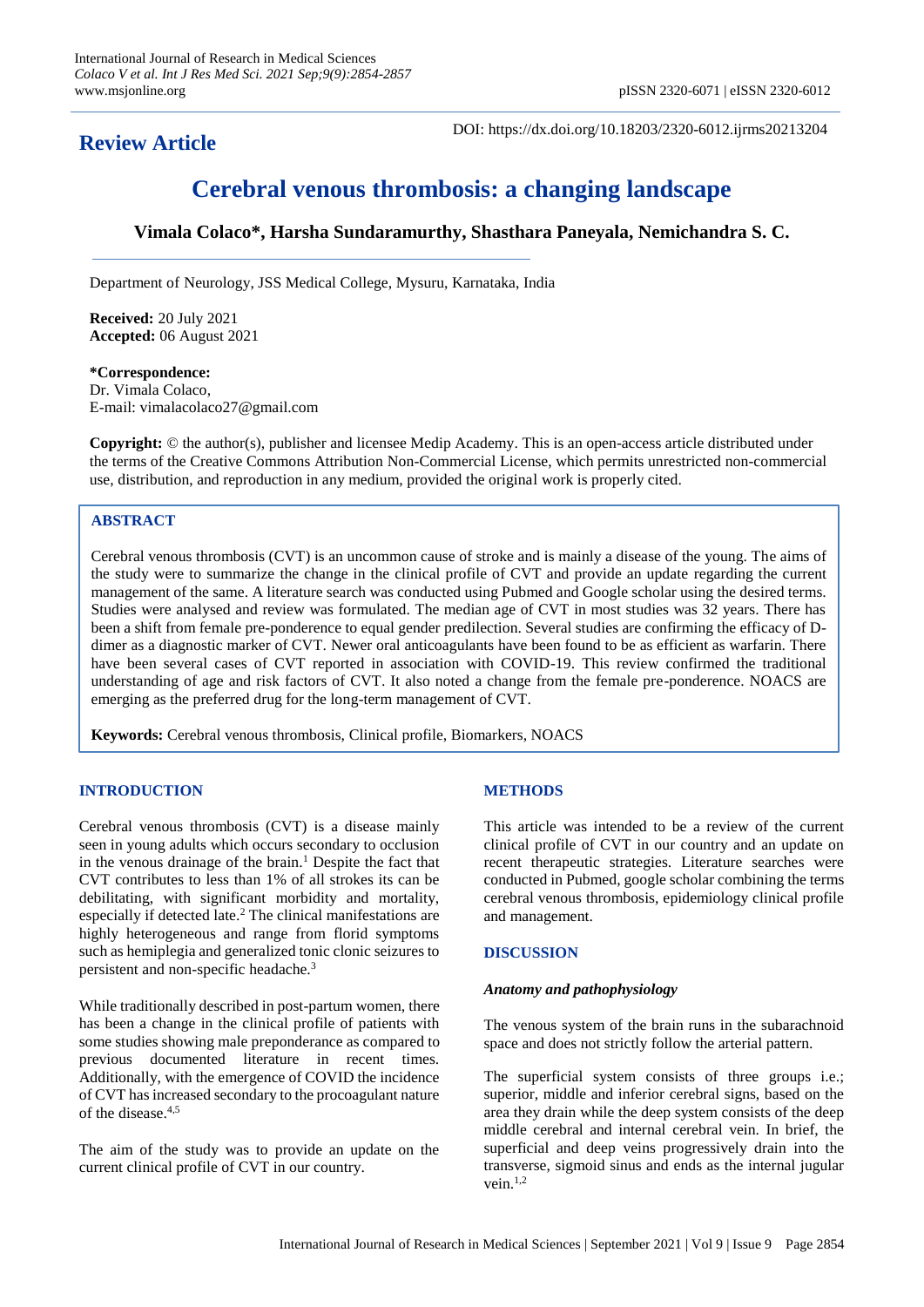CVT is divided into dural venous sinus thrombosis, deep vein thrombosis and superficial or cortical vein thrombosis. Like thrombosis elsewhere in the body, they are caused by any disruption in the Virchow's triad i.e.; changes in blood stasis, vessel wall abnormalities orthe composition of the blood. Obstruction of venous vessels induces increased venous pressure, vasogenic edema, reduced capillary perfusion leading to decrease in cerebral perfusion and tissue infarction.<sup>2</sup>

# *Clinical profile*

CVT is a disease with a highly variable clinical presentation. CVT is a disease of the young with a global prevalence of  $32 \text{ years}$ .<sup>1</sup> Most studies show a strict female preponderance.<sup>1,6</sup> However a recent study conducted in 2020 India showed an equal gender distribution.<sup>7</sup> This study concluded that CVT is a disease that affects both sexes equally in contrast to the previous understanding of the disease. Additionally, two other studies conducted in India showed a male preponderance with a male: female ratio of 1.1.7:1 and 1.5:1 respectively. $8,9$ 

Most studies report headache among their patients with an average range of  $80-96\%$ .<sup>3,7</sup> The second common presenting symptom is nausea and vomiting. <sup>7</sup> Studies have shown that patients with CVT can present with isolated headache without features of raised ICT.<sup>10</sup> In most studies the location of the headache is holocranial in location and the nature is throbbing.<sup>7,11</sup> Hence in any young patient, irrespective of gender, if there is a new onset of headache, we must perform an active survey for other clinical signs of CVT.

Seizures are another clinical presentation of CVT and incidence is around  $48\%$ .<sup>12</sup> CVT can be associated with status epilepticus and usually likelihood of seizures increase with the presence of a neuro-parenchymal lesion, more so in supra tentorial locations.<sup>13,14</sup>

The most common neurological deficit observed in patients with CVT is motor weakness, however rarely sensory symptoms have also been documented.<sup>11,15</sup> Very rarely patients can present with TIA like features as well.<sup>16</sup>

Additionally, patients can present with a diffuse alteration in sensorium in the absence of seizures in 21% of the cases, mimicking an acute confessional state.<sup>7</sup> This is a scenario more commonly encountered in elderly patients with  $CVT$ <sup>17</sup>

#### *Risk factors*

Historically the most common risk factors associated with CVT were anemia and the post-partum state.<sup>11</sup> A study that included 465 women found that 65% of cases had some form of risk factors like pregnancy, puerperium, oral contraceptive pill (OCP) use, and hormonal replacement therapy associated with CVT.<sup>18</sup> Hyperhomocysteinemia has also been incriminated as a risk factor and three studies conducted in India confirmed the same.7,8,19 This has also been noted in the context of vitamin B12 deficiency especially in alcoholics.<sup>8</sup>

Other risk factors include excessive alcohol intake, dehydration, hyperglycemia, inherited prothrombotic states.<sup>1,3,8,19</sup>

#### *Biomarkers*

A recently published study which included 383 patients CVT concluded that adding d-dimer values to a prediction model , increased the likelihood of a diagnosis.<sup>20</sup> Other studies on CVT have also recognized the valued of d-dimer assessment in the diagnosis of  $CVT$ .<sup>7,11</sup> This is a significant finding since d-dimer is not an established biomarker in the diagnosis of CVT and would have tremendous value in evaluating patients with low risk headache is the sensitivity and specificity are definitely established.

#### *Imaging*

Imaging findings among CVT patients include evidence of the thrombus with or without involvement of the parenchyma. The direct signs of the thrombus include the dense clot sign, cord sign and empty delta sign along with loss of normal flow void on MRI.<sup>3,21</sup> The parenchymal signs include evidence of venous infarction, lobar hemorrhage or diffuse cerebral edema.<sup>7,11</sup> The MRI appearances in CVT are secondary to an increased amount of deoxyhemoglobin and methemoglobin in the thrombus in the acute and sub-acute forms respectively.<sup>21</sup>

#### *Prognosis*

A study conducted in 2018 formulated a prognostic score to asses outcomes in CVT.<sup>20</sup> This included size of parenchymal lesion if present, presence of bilateral Babinski's signs, level of consciousness, involvement of the deep system and hemorrhage. Moreover, male gender also scored a point. Higher the score, poorer the prognosis. This study concluded that a score of more than 8 was associated with the worse outcomes. Other studies have also shown the that patients with deep venous thrombosis are more likely to have a poor prognosis.<sup>22</sup> A multinational study including 624 patients with CVT documented a 4.3% mortality rate.<sup>23</sup> This study also showed that emergent initiation of treatment in CVT is associated with better outcomes.

#### *CVT and newer oral anticoagulants (NOACS)*

The management of CVT entails anticoagulation and antiedema measures.1,2 Traditionally warfarin has been used for the long term anticoagulation.<sup>1,2</sup> A recently published systematic review comparing the efficacy of warfarin and newer oral anticoagulants has concluded that NOACS are as efficacious as warfarin in the management of CVT.<sup>24</sup> The largest RCT that specifically compared the two sets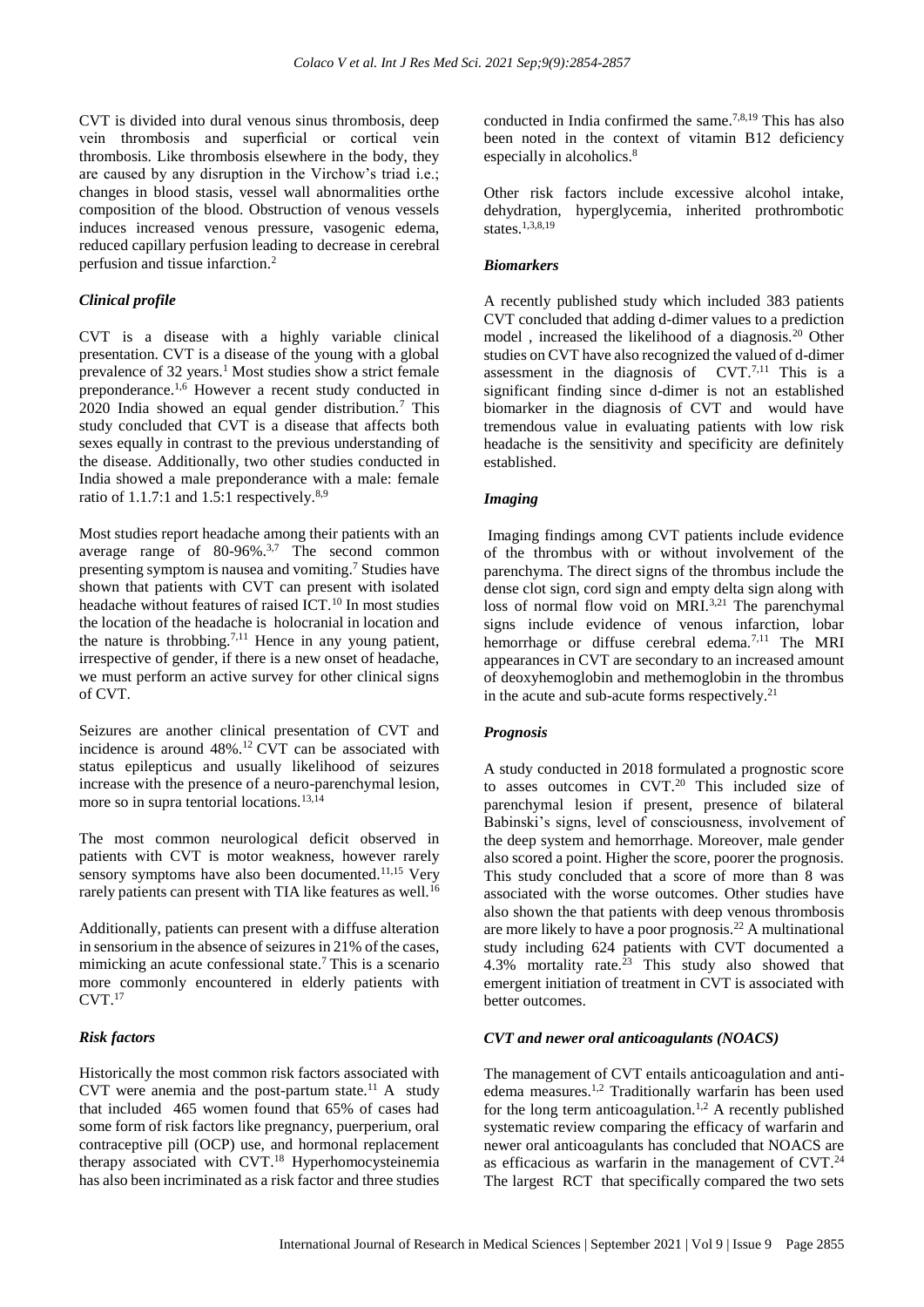of drugs recruited 120 patients of CVT and concluded that both were equally effective in preventing recurrence of CVT.<sup>25</sup> Hence further larger multicentric studies are required to firmly establish criteria for usage of NOACS in CVT.

## *CVT and COVID-19*

With the emergence of the COVID-19 pandemic, globally there have been a number of cases of CVT being reported in these patients.4,5 The clinical profile of these patients is similar to other patients with CVT.<sup>4</sup> The proposed pathophysiological mechanisms that have been proposed in addition to the procoagulant state induced by the virus include vascular endothelial dysfunction and altered flow dynamics.4,26 Additionally some cases of CVT have also been reported as part of the vaccine induced thrombotic thrombocytopenic purpura seen in association with a COVID vaccine.<sup>27</sup>

#### **CONCLUSION**

CVT is a disease disproportionately represented among the younger population with stroke. The peculiarity about this disease is that the diagnosis is not always straight forward and often can be quite heterogenous. CVT has a favourable outcome when detected and treated early. A delay in diagnosis can be lethal or lead to a lot of co-morbidtiy. Since it was pre-dominantly a disease of the young, there is an additional economical strain on the patient and family in addition to the psychological and physical burden. It was hence of paramount importance to keeping a low threshold for work up in a young patient with new onset headache and a background of risk factors. Risk factors should be limited not just to the traditional ones of postpartum state and anemia, but should also focus on alcoholism, dehydration and procoagulant states. Papilledema should be considered a leading clue. Additionally, the usage of NOACS should be considered in patients.

*Funding: No funding sources Conflict of interest: None declared Ethical approval: Not required*

## **REFERENCES**

- 1. Ulivi L, Squitieri M, Cohen H, Cowley P, Werring DJ. Cerebral venous thrombosis: a practical guide. Pract Neurol. 2020;20(5):356-67.
- 2. Saposnik G, Barinagarrementeria F, Brown RD, Bushnell CD, Cucchiara B, Cushman M, et al. Diagnosis and management of cerebral venous thrombosis: a statement for healthcare professionals from the American Heart Association/American Stroke Association. Stroke. 2011;42(4):1158-92.
- 3. Ferro JM, Canhao P, Stam J, Bousser MG, Barinagarrementeria F, ISCVT Investigators. Prognosis of cerebral vein and dural sinus thrombosis: results of the International Study on

Cerebral Vein and Dural Sinus Thrombosis (ISCVT). Stroke. 2004;35(3):664-70.

- 4. Ghosh R, Roy D, Mandal A, Pal SK, Chandra Swaika B, Naga D, et al. Cerebral venous thrombosis in COVID-19. Diabetes Metab Syndr. 2021;15(3):1039-45.
- 5. Hughes C, Nichols T, Pike M, Subbe C, Elghenzai S. Cerebral Venous Sinus Thrombosis as a Presentation of COVID-19. Eur J Case Rep Intern Med. 2020;7(5):001691.
- 6. Ramrakhiani N, Sharma DK, Dubey R, Gupta P, Sharma A, Sharma KK. Clinical Profile, Risk Factors and Outcomes in Patients with Cerebral Venous Sinus Thrombosis: A Study from Western India. J Assoc Physicians India. 2019;67(9):49-53.
- 7. Pathak A, Nath CR, Kumar SV, Shukla U, Joshi D, Nath MV. Clinico-radiological profile of CVT patients and its correlation with D-dimer. J Clin Neurosci. 2020;78:139-42.
- 8. Narayan D, Kaul S, Ravishankar K, Suryaprabha T, Bandaru VC, Mridula KR, et al. Risk factors, clinical profile, and long-term outcome of 428 patients of cerebral sinus venous thrombosis: insights from Nizam's Institute Venous Stroke Registry, Hyderabad (India). Neurol India. 2012;60(2):154-9.
- 9. Pai N, Ghosh K, Shetty S. Hereditary thrombophilia in cerebral venous thrombosis: a study from India. Blood Coagul Fibrinolysis. 2013;24(5):540-3.
- 10. Cumurciuc R, Crassard I, Sarov M, Valade D, Bousser MG. Headache as the only neurological sign of cerebral venous thrombosis: a series of 17 cases. J Neurol Neurosurg Psychiatry. 2005;76(8):1084-7.
- 11. Idiculla PS, Gurala D, Palanisamy M, Vijayakumar R, Dhandapani S, Nagarajan E. Cerebral Venous Thrombosis: A Comprehensive Review. Eur Neurol. 2020;83(4):369-79.
- 12. Stam J. Thrombosis of the cerebral veins and sinuses. N Engl J Med. 2005;352(17):1791-8.
- 13. Masuhr F, Busch M, Amberger N, Ortwein H, Weih M, Neumann K, et al. Risk and predictors of early epileptic seizures in acute cerebralvenous and sinus thrombosis. Eur J Neurol. 2006;13(8):852-6.
- 14. Ferro JM, Canhao P, Sousa D. Cerebral venous thrombosis. Presse Med. 2016;45(12):429-50.
- 15. Thorell SE, Jones AR, Punter M, Hurford R, Thachil J. Cerebral venous thrombosis-a primer for the haematologist. Blood Rev. 2015;29(1):45-50.
- 16. Palomo MS, EJA, Ayala SA, Moya JM. Transient ischemic attack: the only presenting syndrome of dural sinus thrombosis. Neurologia. 2006;21(3):155- 8.
- 17. Ferro JM, Canhao P, Bousser MG, Stam J, Barinagarrementeria F, ISCVT Investigators. Cerebral vein and dural sinus thrombosis in elderly patients. Stroke. 2005;36(9):1927-32.
- 18. Ferro JM, Canhao P, Bousser MG, Stam J, Barinagarrementeria F, ISCVT Investigators. Cerebral vein and dural sinus thrombosis in women patients. Stroke. 2009;40(7):2356-61.